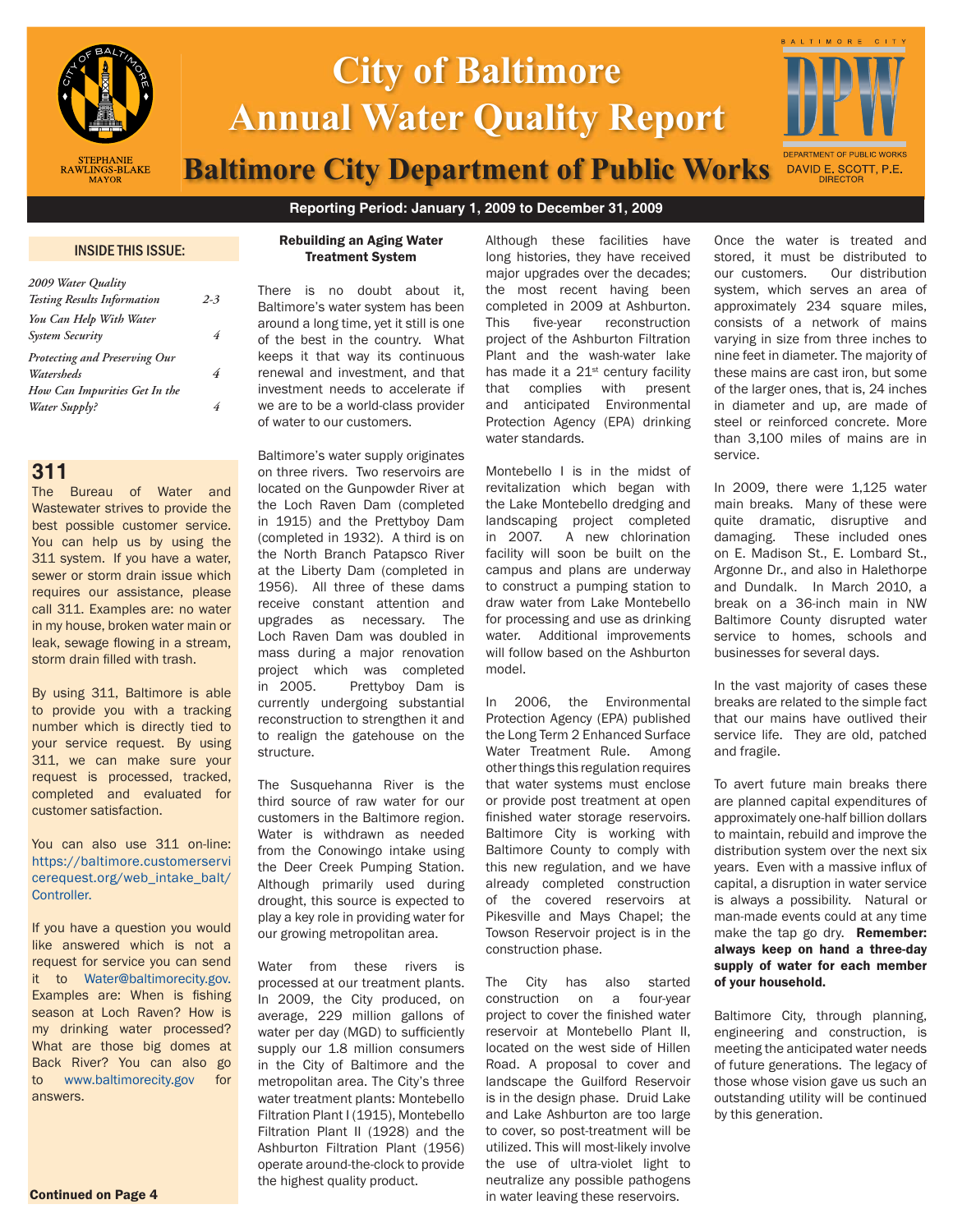# *BALTIMORE CITY WATER QUALITY REPORT FOR 2009*

In the year 2009, the City performed approximately 150,000 water quality analyses as part of a continuous effort to assure the water you drink meets or exceeds regulatory standards. The water is analyzed for over 90 different drinking water contaminants. A summary of the finished water quality results is provided below. The data represents the most recent testing done in accordance with the requirements of EPA's Water Testing Regulations and were the only regulated substances found in your drinking water.

|                       | <b>TERMS AND ABBREVIATIONS - What They Mean in Plain English</b>              |                                                                                                                                                                                                 |
|-----------------------|-------------------------------------------------------------------------------|-------------------------------------------------------------------------------------------------------------------------------------------------------------------------------------------------|
| Term / Abbreviation   | Definition                                                                    | What it Means                                                                                                                                                                                   |
| <b>PPM</b>            | Parts per million                                                             | 1 ppm is the same as one drop in 10 gallons of water.                                                                                                                                           |
| PPB                   | Parts per billion                                                             | 1 ppb is the same as one drop in 10,000 gallons of water.                                                                                                                                       |
| <b>HLD</b>            | <b>Highest Level Detected</b>                                                 | Same as defined.                                                                                                                                                                                |
| <b>MCL</b>            | Maximum Contaminant Level                                                     | The highest level of a contaminant allowed by health regulations established by the Environmental<br>Protection Agency.                                                                         |
| <b>MCLG</b>           | <b>Maximum Contaminant Level Goal</b>                                         | Health related goals. The MCL is set as close to this "goal" as possible but with consideration to<br>achievability and cost.                                                                   |
| <b>NTU</b>            | Nephelometric<br><b>Turbidity Units</b>                                       | Units of measurement used to report the level of turbidity or "cloudiness" in the water.                                                                                                        |
| AL                    | <b>Action Level</b>                                                           | If the "Action Level" for a particular contaminant is exceeded, a response that may include additional<br>treatment steps and/or public education may have to be initiated by the water system. |
| <b>TT</b>             | <b>Treatment Technique</b>                                                    | A "Treatment Technique" is a required process that is intended to reduce the amount of a specific<br>contaminant in drinking water.                                                             |
| pCi/L                 | picoCuries per Liter                                                          | A measure of the level of radioactivity in the water.                                                                                                                                           |
| <b>TURBIDITY</b>      | Relates to a condition where suspended<br>particles are present in the water. | Turbidity measurements are a way to describe the level of "cloudiness" of the water.                                                                                                            |
| TOTAL/FECAL COLIFORMS | <b>Indicator Bacteria</b>                                                     | Type of bacteriological tests routinely used to determine if contamination has occurred in a drinking water<br>system.                                                                          |
| <b>MRDL</b>           | Maximum Residual Disinfectant Level                                           | Disinfectant level beyond which some people may experience irritating effects. Based on running annual<br>average of monthly averages of distribution system samples computed quarterly.        |

# MICROBIOLOGICAL CONTAMINANTS

| <b>SUBSTANCE</b>               | <b>MCLG</b> | <b>MCL</b>                                                                                                                        | <b>ASHBURTON PLANT</b>                                      | <b>MONTEBELLO PLANTS</b>                                                                         | <b>MAJOR SOURCES</b>                  |
|--------------------------------|-------------|-----------------------------------------------------------------------------------------------------------------------------------|-------------------------------------------------------------|--------------------------------------------------------------------------------------------------|---------------------------------------|
| <b>TOTAL COLIFORMS</b>         | 0           | The presence of coliform<br>bacteria in more than 5%<br>of monthly samples will<br>exceed the MCL.                                | Highest monthly percentage of<br>positive samples:<br>$0\%$ | Highest monthly percentage of positive<br>samples:<br>$0.80\%$ *                                 | Naturally present in the environment. |
| FECAL COLIFORMS and<br>E. COLI | $\Omega$    | A routine sample and a<br>repeat sample are total<br>coliform positive, and one<br>is also fecal coliform or E.<br>Coli positive. | Highest monthly percentage of<br>positive samples:<br>$0\%$ | Highest monthly percentage of positive   Human and animal fecal waste.<br>samples:<br>$0.53\%$ * |                                       |

**\*** Met MDE regulations - All repeat samples were negative.

| <b>TURBIDITY</b>       |             |                             |                                      |                      |          |               |  |
|------------------------|-------------|-----------------------------|--------------------------------------|----------------------|----------|---------------|--|
| <b>SUBSTANCE</b>       | <b>MCLG</b> | MCL                         | <b>ASHBURTON PLANT</b>               | <b>MAJOR SOURCES</b> |          |               |  |
| TURBIDITY <sup>1</sup> | None        | Treatment<br>Technique (TT) | LOWEST %<br><b>HLD</b><br><b>HLD</b> |                      | LOWEST % | Soil run-off. |  |
|                        |             | Filtration                  | 0.06 NTU                             | 100                  | 0.27 NTU | 100           |  |

1. Turbidity cannot exceed 1 NTU and must be less than or equal to 0.3 NTU in at least 95% of measurements taken each month. Lowest % is the lowest percentage of monthly filtered water turbidity samples less than 0.3 NTU.

| <b>ARSENIC RESULTS</b> |             |                        |                          |                              |
|------------------------|-------------|------------------------|--------------------------|------------------------------|
| <b>SUBSTANCE</b>       | MCL         | <b>ASHBURTON PLANT</b> | <b>MONTEBELLO PLANTS</b> | <b>MAJOR SOURCES</b>         |
| ARSENIC                | $0.010$ ppm | $< 0.002$ ppm          | $<$ 0.002ppm             | Erosion of natural deposits. |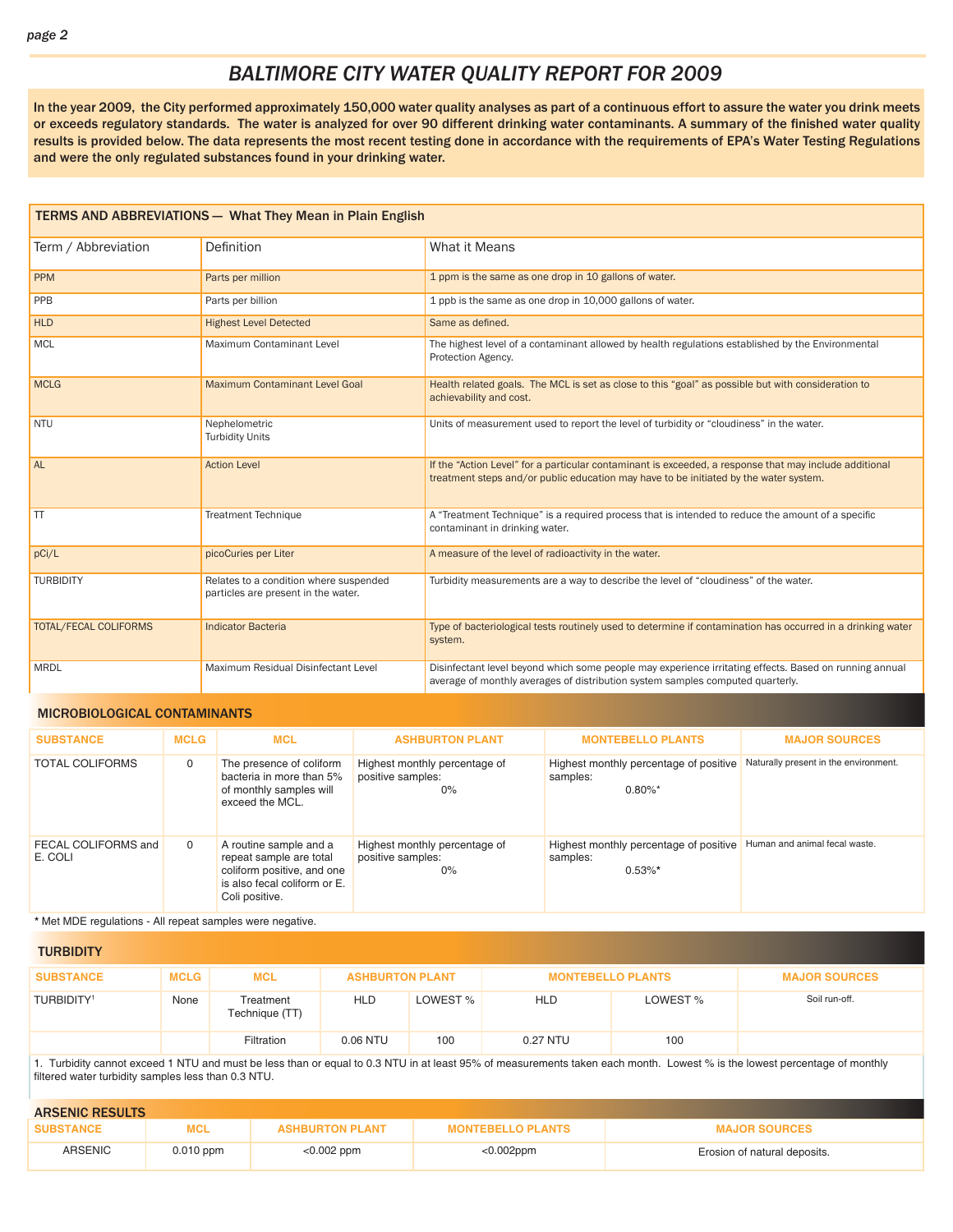Baltimore City Water Quality Report

#### LEAD AND COPPER TESTING

Lead and copper testing was last required by regulatory standards in 2009. During that year, the testing involved 53 "tier 1" or high risks homes. To determine compliance, the 53 test results were arranged from the lowest value to the highest. The 90th percentile value is identified by: 53 x 0.9 = 47.7. Therefore, the 48th value, arranged from lowest to highest, must be below the "action level" for lead and copper. Our system met this compliance standard. Testing will be required again in 2012.

| <b>LEAD AND COPPER TESTING RESULTS (2009)</b> |                               |                            |                                                    |                                                            |  |  |  |  |  |  |
|-----------------------------------------------|-------------------------------|----------------------------|----------------------------------------------------|------------------------------------------------------------|--|--|--|--|--|--|
| <b>SUBSTANCE</b>                              | <b>ACTION</b><br><b>LEVEL</b> | <b>I 90TH PERCENTILE I</b> | <b>SAMPLE RESULTS GREATER THAN ACTION</b><br>LEVEL | To minimize your exposure<br>used for several hours, it is |  |  |  |  |  |  |
| LEAD                                          | 15 ppb                        | $7.6$ ppb                  |                                                    | at least 30 seconds befor<br>dan't concume het weter       |  |  |  |  |  |  |

COPPER 1,300 ppb 357 ppb 0

*to lead and copper, if the tap has not been used for several hours, it is recommended that you fl ush your tap for at least 30 seconds before using water for drinking or cooking and don't consume hot water from the tap. To conserve water, consider keeping a container of drinking water in your refrigerator.*

| <b>INORGANIC CONTAMINANTS</b>   |             |            |                        |               |            |                          |                                                                                          |  |  |  |
|---------------------------------|-------------|------------|------------------------|---------------|------------|--------------------------|------------------------------------------------------------------------------------------|--|--|--|
| <b>SUBSTANCE</b>                | <b>MCLG</b> | <b>MCL</b> | <b>ASHBURTON PLANT</b> |               |            | <b>MONTEBELLO PLANTS</b> | <b>MAJOR SOURCES</b>                                                                     |  |  |  |
|                                 |             |            | <b>HLD</b>             | <b>RANGE</b>  | <b>HLD</b> | RANGE                    |                                                                                          |  |  |  |
| <b>BARIUM</b>                   | 2 ppm       | 2 ppm      | $0.02$ ppm             | $0.02$ ppm    | $0.04$ ppm | $0.03 - 0.04$ ppm        | Discharge of drilling wastes & metal<br>refineries; erosion of natural deposits.         |  |  |  |
| <b>NITRATE</b><br>(AS NITROGEN) | 10 ppm      | 10 ppm     | $2.23$ ppm             | 1.31-2.23 ppm | 2.46 ppm   | 1.40 - 2.46 ppm          | Run-off from fertilizer use; leaching from<br>septic tanks; erosion of natural deposits. |  |  |  |

| <b>FLUORIDE</b>  |              |             |                        |                                                                         |                                               |                          |                     |            |                                            |
|------------------|--------------|-------------|------------------------|-------------------------------------------------------------------------|-----------------------------------------------|--------------------------|---------------------|------------|--------------------------------------------|
| <b>SUBSTANCE</b> | <b>MCLG</b>  | <b>MCL</b>  | <b>ASHBURTON PLANT</b> |                                                                         |                                               | <b>MONTEBELLO PLANTS</b> |                     |            | <b>MAJOR SOURCES</b>                       |
|                  |              |             | <b>HLD</b>             | RANGE                                                                   | AVERAGE                                       | <b>HLD</b>               | RANGE               | AVERAGE    |                                            |
| <b>FLUORIDE</b>  | 4 ppm        | 4 ppm       | $1.32$ ppm             | $0.66 - 1.32$ ppm                                                       | $0.90$ ppm                                    | 1.66 ppm                 | $< 0.20 - 1.66$ ppm | $0.93$ ppm | Water additive that promotes strong teeth. |
| <b>CHLORINE</b>  |              |             |                        |                                                                         |                                               |                          |                     |            |                                            |
| <b>SUBSTANCE</b> | <b>MRDLG</b> | <b>MRDL</b> |                        | <b>RUNNING ANNUAL AVG. OF MONTHLY SAMPLES COMPUTED QUARTERLY</b>        | <b>MAJOR SOURCE</b>                           |                          |                     |            |                                            |
| <b>CHLORINE</b>  | 4 ppm        | 4 ppm       |                        | 0.50 ppm (Based on 4,668 distribution system samples collected in 2009) | Water treatment additive to disinfect supply. |                          |                     |            |                                            |

#### RADIOACTIVE CONTAMINANTS

| <b>SUBSTANCE</b>            | MCLG      | <b>MCL</b> | <b>ASHBURTON</b><br><b>PLANT</b> | <b>MONTEBELLO PLANTS</b> | <b>MAJOR SOURCES</b>         |
|-----------------------------|-----------|------------|----------------------------------|--------------------------|------------------------------|
| <b>BETA PHOTON EMITTERS</b> | 0 mrem/yr | 50 pCi/L*  | 3+/-2 pCi/L                      | $3+/-2$ pCi/L            | Erosion of natural deposits. |
| ALPHA EMITTERS              | 0 pCi/L   | 15 pCi/L   | $<$ 1 pCi/L                      | 1+/-1 pCi/L              | Erosion of natural deposits. |

\*The MCL for Beta Photon Emitters is 4 millirems per year (a measure of radiation absorbed by the body). The EPA considers 50 pCi/l to be a level of concern for this contaminant.

| <b>VOLATILE ORGANIC CHEMICALS</b> |                         |            |                        |                  |          |            |                          |                      |                                            |  |  |
|-----------------------------------|-------------------------|------------|------------------------|------------------|----------|------------|--------------------------|----------------------|--------------------------------------------|--|--|
| <b>SUBSTANCE</b>                  | <b>MCLG</b>             | <b>MCL</b> | <b>ASHBURTON PLANT</b> |                  |          |            | <b>MONTEBELLO PLANTS</b> | <b>MAJOR SOURCES</b> |                                            |  |  |
|                                   |                         |            | <b>HLD</b>             | RANGE            | *AVERAGE | <b>HLD</b> | RANGE                    | *AVERAGE             |                                            |  |  |
| <b>TOTAL THM'S</b>                | N/A                     | 80 ppb     | 112 ppb                | 13 - 112 ppb     | 46 ppb   | $141$ ppb  | 14-141 ppb               | 46 ppb               | By-product of drinking water chlorination. |  |  |
| HAA(5)                            | N/A                     | 60 ppb     | 68 ppb                 | $< 0.5 - 68$ ppb | 37 ppb   | 73 ppb     | $2-73$ ppb               | 32 ppb               | By-product of drinking water chlorination. |  |  |
| .                                 | $\cdots$<br>$\sim$<br>. |            |                        |                  |          |            |                          |                      |                                            |  |  |

1. Not applicable because there are individual MCLG's for individual THM's and HAA(5)'s. \*The averages listed are running annual averages. Compliance is based on these values.

#### Important Health Information

Some people may be more vulnerable to contaminants in drinking water than the general population. Immunocompromised people such as persons with cancer undergoing chemotherapy, persons who have undergone organ transplants, people with HIV/AIDS or other immune system disorders, some elderly citizens and infants can be particularly at risk from infections. These people should seek advice about drinking water from their healthcare providers. EPA/CDC guidelines on appropriate means to lessen the risk of infection by Cryptosporidium and other microbial contaminants are available from the Safe Drinking Water Hotline (800-426-4791).

Cryptosporidium (crip-toe-spor-ID-ee-um) is a protozoan, a single-celled parasite that can invade and reside in the intestines of animals and people. This organism is found in some surface water (lakes, reservoirs, rivers, etc.) And also groundwater under the influence of surface water. Infection of healthy individuals by this organism can cause a gastrointestinal illness referred to as cryptosporidiosis (crip-toe-spor-id-ee-o-sis), which may produce symptoms including diarrhea, headache, abdominal cramps, nausea, vomiting and low-grade fever. The symptoms usually last one to two weeks.

For immunocompromised people, however, the infection can continue and last for several months. Because there are no effective medical treatments, prolonged infection can be fatal for severely immunocompromised individuals. Human transmission routes include ingestion of contaminated food or drinking water or through direct contact with fecal matter. The City monitors its raw water sources for the presence of Cryptosporidium using the services of environmental laboratories employing the latest available and approved analytical methods.

# *CRYPTOSPORIDIUM RESULTS*

Liberty: 0.0 Oocyst/Liter Loch Raven: 0.00 Oocyst/Liter Susquehanna River: 0.1 Oocyst/Liter

Microscopic view of Cryptosporidium oocysts



# **SECONDARY CONTAMINANTS**

Sodium levels in the water supply are often of concern to consumers who contact our facilities. Sodium naturally occurs in raw waters but the concentration can be increased due to the influence of run-off from road surfaces treated with rock salt during snow and ice removal efforts. During the year 2009, the average sodium concentrations measured in the finished water from the Ashburton and Montebello Water Treatment Plants were 14.7 ppm and 17.0 ppm respectively and are considered low.